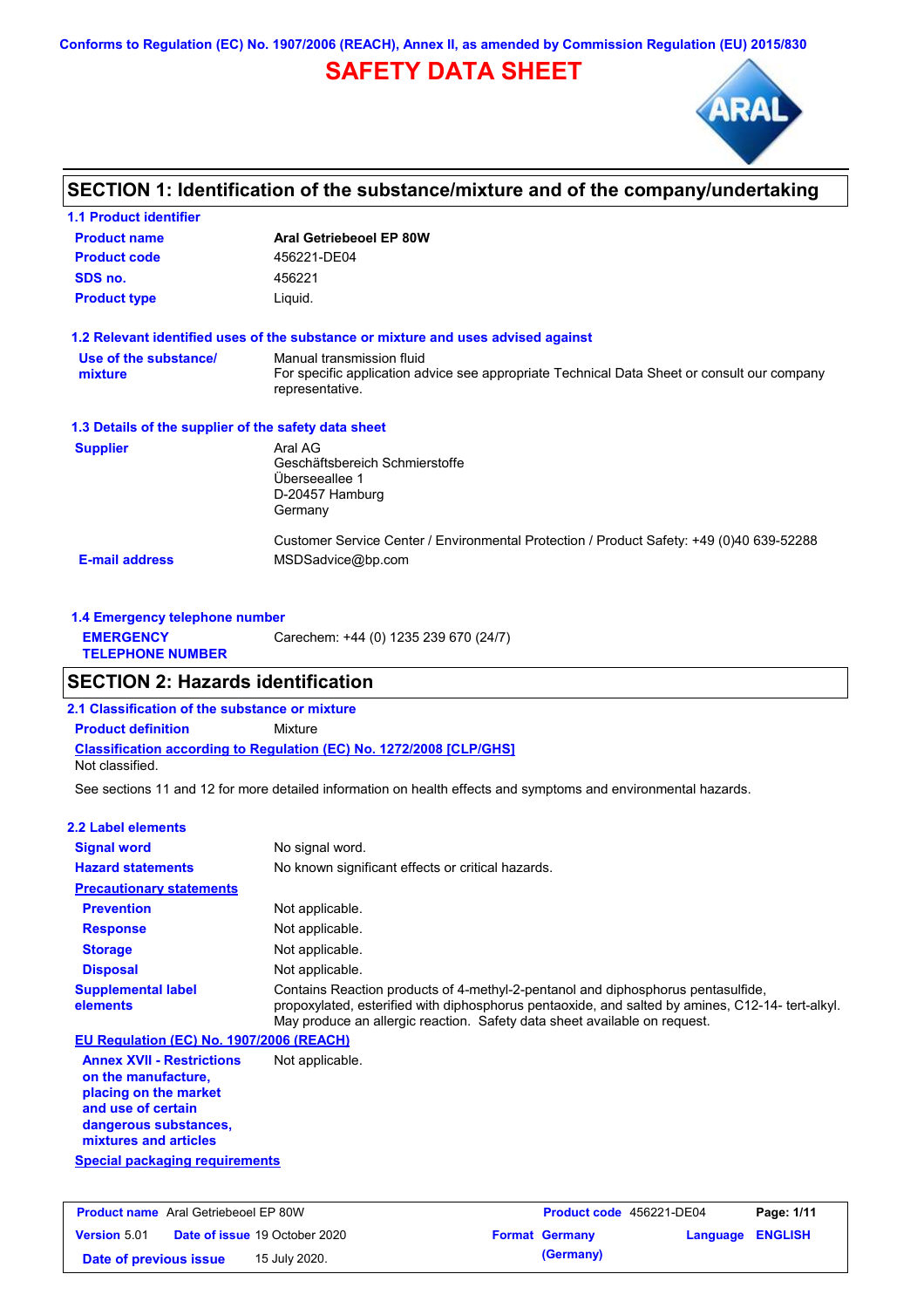# **SECTION 2: Hazards identification**

| <b>Containers to be fitted</b><br>with child-resistant<br>fastenings                                                     | Not applicable.                                                                                               |
|--------------------------------------------------------------------------------------------------------------------------|---------------------------------------------------------------------------------------------------------------|
| <b>Tactile warning of danger</b>                                                                                         | Not applicable.                                                                                               |
| 2.3 Other hazards                                                                                                        |                                                                                                               |
| <b>Results of PBT and vPvB</b><br>assessment                                                                             | Product does not meet the criteria for PBT or vPvB according to Regulation (EC) No. 1907/2006,<br>Annex XIII. |
| <b>Product meets the criteria</b><br>for PBT or vPvB according<br>to Regulation (EC) No.<br><b>1907/2006, Annex XIII</b> | This mixture does not contain any substances that are assessed to be a PBT or a vPvB.                         |
| Other hazards which do<br>not result in classification                                                                   | Defatting to the skin.                                                                                        |

**3.2 Mixtures**

**Product definition**

Mixture

Highly refined base oil (IP 346 DMSO extract < 3%). Proprietary performance additives.

### **This product does not contain any hazardous ingredients at or above regulated thresholds.**

| <b>SECTION 4: First aid measures</b>  |                                                                                                                                                                                                                                                                |
|---------------------------------------|----------------------------------------------------------------------------------------------------------------------------------------------------------------------------------------------------------------------------------------------------------------|
| 4.1 Description of first aid measures |                                                                                                                                                                                                                                                                |
| <b>Eye contact</b>                    | In case of contact, immediately flush eyes with plenty of water for at least 15 minutes. Eyelids<br>should be held away from the eyeball to ensure thorough rinsing. Check for and remove any<br>contact lenses. Get medical attention if irritation develops. |
| <b>Skin contact</b>                   | Flush contaminated skin with plenty of water. Remove contaminated clothing and shoes.<br>Wash clothing before reuse. Clean shoes thoroughly before reuse. Get medical attention if<br>irritation develops.                                                     |
| <b>Inhalation</b>                     | If inhaled, remove to fresh air. Get medical attention if symptoms occur.                                                                                                                                                                                      |
| <b>Ingestion</b>                      | Do not induce vomiting unless directed to do so by medical personnel. Get medical attention if<br>symptoms occur.                                                                                                                                              |
| <b>Protection of first-aiders</b>     | No action shall be taken involving any personal risk or without suitable training.                                                                                                                                                                             |
|                                       | 4.2 Most important symptoms and effects, both acute and delayed                                                                                                                                                                                                |
|                                       | See Section 11 for more detailed information on health effects and symptoms.                                                                                                                                                                                   |
| <b>Potential acute health effects</b> |                                                                                                                                                                                                                                                                |
| <b>Inhalation</b>                     | Vapour inhalation under ambient conditions is not normally a problem due to low vapour<br>pressure.                                                                                                                                                            |
| <b>Ingestion</b>                      | No known significant effects or critical hazards.                                                                                                                                                                                                              |
| <b>Skin contact</b>                   | No known significant effects or critical hazards.                                                                                                                                                                                                              |
| <b>Eye contact</b>                    | No known significant effects or critical hazards.                                                                                                                                                                                                              |
|                                       | Delaved and immediate effects as well as chronic effects from short and long-term exposure                                                                                                                                                                     |
| <b>Inhalation</b>                     | Overexposure to the inhalation of airborne droplets or aerosols may cause irritation of the<br>respiratory tract.                                                                                                                                              |
| <b>Ingestion</b>                      | Ingestion of large quantities may cause nausea and diarrhoea.                                                                                                                                                                                                  |
| <b>Skin contact</b>                   | Prolonged or repeated contact can defat the skin and lead to irritation and/or dermatitis.                                                                                                                                                                     |

**Eye contact** Potential risk of transient stinging or redness if accidental eye contact occurs.

### **4.3 Indication of any immediate medical attention and special treatment needed**

**Notes to physician** Treatment should in general be symptomatic and directed to relieving any effects.

| <b>Product name</b> Aral Getriebeoel EP 80W |  | Product code 456221-DE04             |  | Page: 2/11            |                  |  |
|---------------------------------------------|--|--------------------------------------|--|-----------------------|------------------|--|
| <b>Version 5.01</b>                         |  | <b>Date of issue 19 October 2020</b> |  | <b>Format Germany</b> | Language ENGLISH |  |
| Date of previous issue                      |  | 15 July 2020.                        |  | (Germany)             |                  |  |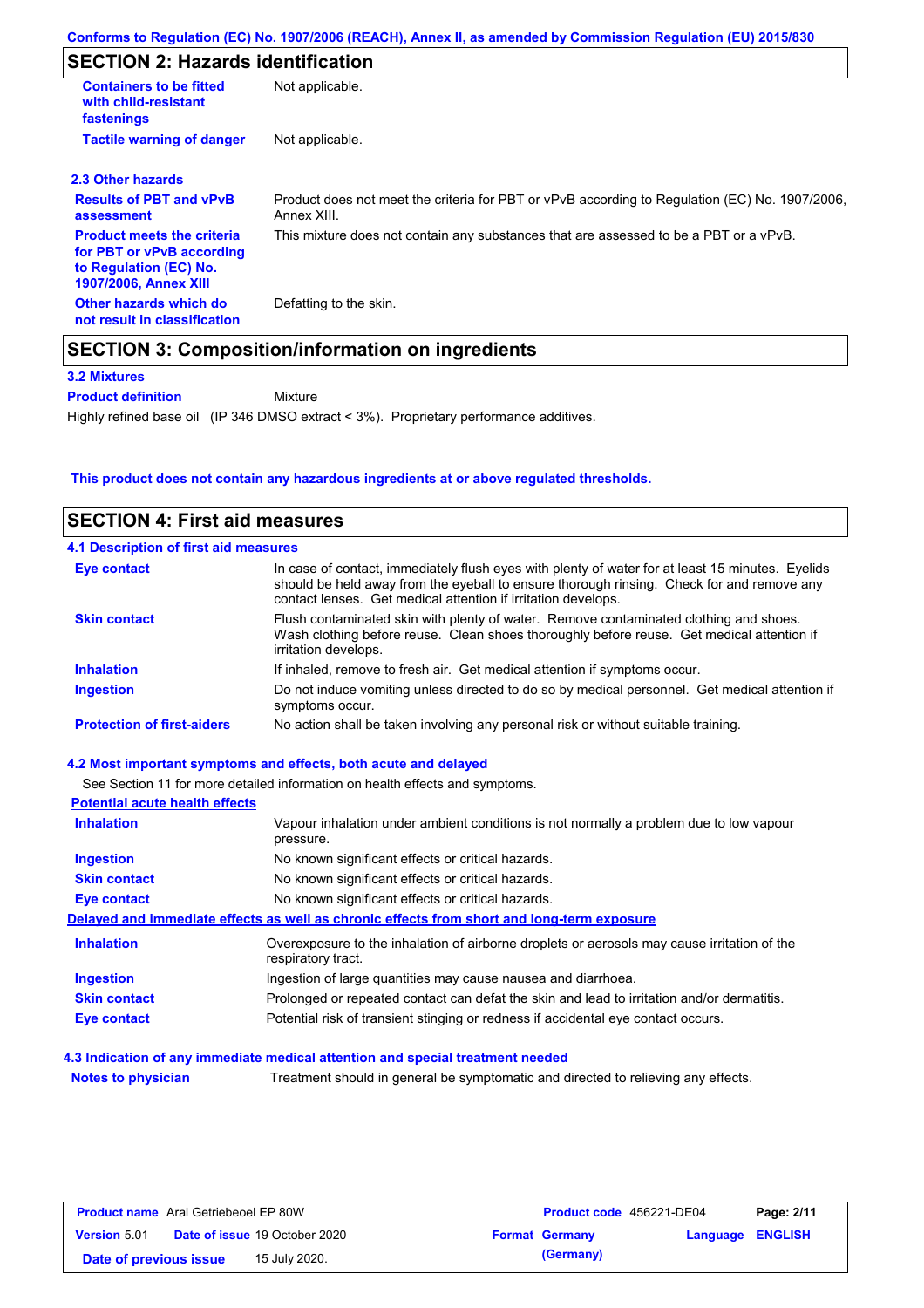# **SECTION 5: Firefighting measures**

| 5.1 Extinguishing media                                   |                                                                                                                                                                                                                                                                                                                                                                   |
|-----------------------------------------------------------|-------------------------------------------------------------------------------------------------------------------------------------------------------------------------------------------------------------------------------------------------------------------------------------------------------------------------------------------------------------------|
| <b>Suitable extinguishing</b><br>media                    | In case of fire, use foam, dry chemical or carbon dioxide extinguisher or spray.                                                                                                                                                                                                                                                                                  |
| <b>Unsuitable extinguishing</b><br>media                  | Do not use water jet. The use of a water jet may cause the fire to spread by splashing the<br>burning product.                                                                                                                                                                                                                                                    |
| 5.2 Special hazards arising from the substance or mixture |                                                                                                                                                                                                                                                                                                                                                                   |
| <b>Hazards from the</b><br>substance or mixture           | In a fire or if heated, a pressure increase will occur and the container may burst.                                                                                                                                                                                                                                                                               |
| <b>Hazardous combustion</b><br>products                   | Combustion products may include the following:<br>carbon oxides $(CO, CO2)$ (carbon monoxide, carbon dioxide)                                                                                                                                                                                                                                                     |
| 5.3 Advice for firefighters                               |                                                                                                                                                                                                                                                                                                                                                                   |
| <b>Special precautions for</b><br>fire-fighters           | No action shall be taken involving any personal risk or without suitable training. Promptly<br>isolate the scene by removing all persons from the vicinity of the incident if there is a fire.                                                                                                                                                                    |
| <b>Special protective</b><br>equipment for fire-fighters  | Fire-fighters should wear appropriate protective equipment and self-contained breathing<br>apparatus (SCBA) with a full face-piece operated in positive pressure mode. Clothing for fire-<br>fighters (including helmets, protective boots and gloves) conforming to European standard EN<br>469 will provide a basic level of protection for chemical incidents. |

# **SECTION 6: Accidental release measures**

|                                                          | 6.1 Personal precautions, protective equipment and emergency procedures                                                                                                                                                                                                                                                                                                                        |
|----------------------------------------------------------|------------------------------------------------------------------------------------------------------------------------------------------------------------------------------------------------------------------------------------------------------------------------------------------------------------------------------------------------------------------------------------------------|
| For non-emergency<br>personnel                           | No action shall be taken involving any personal risk or without suitable training. Evacuate<br>surrounding areas. Keep unnecessary and unprotected personnel from entering. Do not touch<br>or walk through spilt material. Floors may be slippery; use care to avoid falling. Put on<br>appropriate personal protective equipment.                                                            |
| For emergency responders                                 | If specialised clothing is required to deal with the spillage, take note of any information in<br>Section 8 on suitable and unsuitable materials. See also the information in "For non-<br>emergency personnel".                                                                                                                                                                               |
| <b>6.2 Environmental</b><br>precautions                  | Avoid dispersal of spilt material and runoff and contact with soil, waterways, drains and sewers.<br>Inform the relevant authorities if the product has caused environmental pollution (sewers,<br>waterways, soil or air).                                                                                                                                                                    |
| 6.3 Methods and material for containment and cleaning up |                                                                                                                                                                                                                                                                                                                                                                                                |
| <b>Small spill</b>                                       | Stop leak if without risk. Move containers from spill area. Absorb with an inert material and<br>place in an appropriate waste disposal container. Dispose of via a licensed waste disposal<br>contractor.                                                                                                                                                                                     |
| Large spill                                              | Stop leak if without risk. Move containers from spill area. Prevent entry into sewers, water<br>courses, basements or confined areas. Contain and collect spillage with non-combustible,<br>absorbent material e.g. sand, earth, vermiculite or diatomaceous earth and place in container<br>for disposal according to local regulations. Dispose of via a licensed waste disposal contractor. |
| 6.4 Reference to other<br><b>sections</b>                | See Section 1 for emergency contact information.<br>See Section 5 for firefighting measures.<br>See Section 8 for information on appropriate personal protective equipment.<br>See Section 12 for environmental precautions.<br>See Section 13 for additional waste treatment information.                                                                                                     |

# **SECTION 7: Handling and storage**

| 7.1 Precautions for safe handling                                             |                                             |                                                                                                                                                                                                                                                                                                                                                                                                                                                                                         |          |                |
|-------------------------------------------------------------------------------|---------------------------------------------|-----------------------------------------------------------------------------------------------------------------------------------------------------------------------------------------------------------------------------------------------------------------------------------------------------------------------------------------------------------------------------------------------------------------------------------------------------------------------------------------|----------|----------------|
| <b>Protective measures</b>                                                    |                                             | Put on appropriate personal protective equipment.                                                                                                                                                                                                                                                                                                                                                                                                                                       |          |                |
| <b>Advice on general</b><br>occupational hygiene                              |                                             | Eating, drinking and smoking should be prohibited in areas where this material is handled.<br>stored and processed. Wash thoroughly after handling. Remove contaminated clothing and<br>protective equipment before entering eating areas. See also Section 8 for additional<br>information on hygiene measures.                                                                                                                                                                        |          |                |
| <b>7.2 Conditions for safe</b><br>storage, including any<br>incompatibilities |                                             | Store in accordance with local regulations. Store in a dry, cool and well-ventilated area, away<br>from incompatible materials (see Section 10). Keep away from heat and direct sunlight. Keep<br>container tightly closed and sealed until ready for use. Containers that have been opened must<br>be carefully resealed and kept upright to prevent leakage. Store and use only in equipment<br>containers designed for use with this product. Do not store in unlabelled containers. |          |                |
| <b>Not suitable</b>                                                           | Prolonged exposure to elevated temperature. |                                                                                                                                                                                                                                                                                                                                                                                                                                                                                         |          |                |
| <b>Product name</b> Aral Getriebeoel EP 80W                                   |                                             | <b>Product code</b> 456221-DE04                                                                                                                                                                                                                                                                                                                                                                                                                                                         |          | Page: 3/11     |
| <b>Version 5.01</b>                                                           | <b>Date of issue 19 October 2020</b>        | <b>Format Germany</b>                                                                                                                                                                                                                                                                                                                                                                                                                                                                   | Language | <b>ENGLISH</b> |
| Date of previous issue                                                        | 15 July 2020.                               | (Germany)                                                                                                                                                                                                                                                                                                                                                                                                                                                                               |          |                |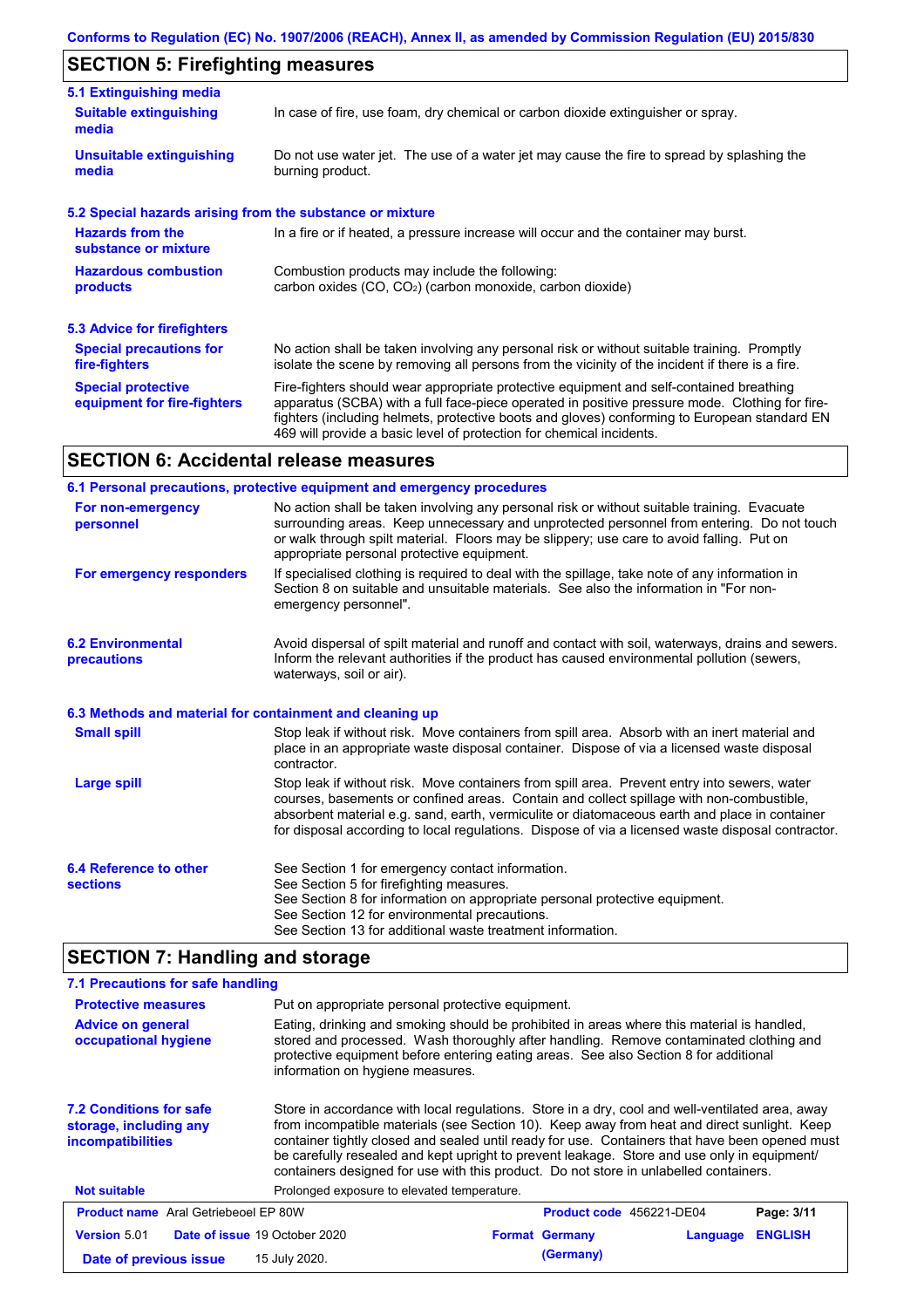### **SECTION 7: Handling and storage**

Germany - Storage code 10

#### **7.3 Specific end use(s)**

**Recommendations**

See section 1.2 and Exposure scenarios in annex, if applicable.

### **SECTION 8: Exposure controls/personal protection**

#### **8.1 Control parameters**

**Occupational exposure limits**

#### No exposure limit value known.

**Recommended monitoring procedures** If this product contains ingredients with exposure limits, personal, workplace atmosphere or biological monitoring may be required to determine the effectiveness of the ventilation or other control measures and/or the necessity to use respiratory protective equipment. Reference should be made to monitoring standards, such as the following: European Standard EN 689 (Workplace atmospheres - Guidance for the assessment of exposure by inhalation to chemical agents for comparison with limit values and measurement strategy) European Standard EN 14042 (Workplace atmospheres - Guide for the application and use of procedures for the assessment of exposure to chemical and biological agents) European Standard EN 482 (Workplace atmospheres - General requirements for the performance of procedures for the measurement of chemical agents) Reference to national guidance documents for methods for the determination of hazardous substances will also be required.

### **Derived No Effect Level**

No DNELs/DMELs available.

#### **Predicted No Effect Concentration**

No PNECs available

**Version** 5.01

| <b>8.2 Exposure controls</b><br><b>Appropriate engineering</b> | Provide exhaust ventilation or other engineering controls to keep the relevant airborne                                                                                                                                                                                                                                                                                                                                                                                                                                                                                                                                                                                                                                                                                                                                                                                                                      |
|----------------------------------------------------------------|--------------------------------------------------------------------------------------------------------------------------------------------------------------------------------------------------------------------------------------------------------------------------------------------------------------------------------------------------------------------------------------------------------------------------------------------------------------------------------------------------------------------------------------------------------------------------------------------------------------------------------------------------------------------------------------------------------------------------------------------------------------------------------------------------------------------------------------------------------------------------------------------------------------|
| <b>controls</b>                                                | concentrations below their respective occupational exposure limits.<br>All activities involving chemicals should be assessed for their risks to health, to ensure<br>exposures are adequately controlled. Personal protective equipment should only be considered<br>after other forms of control measures (e.g. engineering controls) have been suitably evaluated.<br>Personal protective equipment should conform to appropriate standards, be suitable for use, be<br>kept in good condition and properly maintained.<br>Your supplier of personal protective equipment should be consulted for advice on selection and<br>appropriate standards. For further information contact your national organisation for standards.<br>The final choice of protective equipment will depend upon a risk assessment. It is important to<br>ensure that all items of personal protective equipment are compatible. |
| <b>Individual protection measures</b>                          |                                                                                                                                                                                                                                                                                                                                                                                                                                                                                                                                                                                                                                                                                                                                                                                                                                                                                                              |
| <b>Hygiene measures</b>                                        | Wash hands, forearms and face thoroughly after handling chemical products, before eating,<br>smoking and using the lavatory and at the end of the working period. Ensure that eyewash<br>stations and safety showers are close to the workstation location.                                                                                                                                                                                                                                                                                                                                                                                                                                                                                                                                                                                                                                                  |
| <b>Respiratory protection</b>                                  | In case of insufficient ventilation, wear suitable respiratory equipment.<br>The correct choice of respiratory protection depends upon the chemicals being handled, the<br>conditions of work and use, and the condition of the respiratory equipment. Safety procedures<br>should be developed for each intended application. Respiratory protection equipment should<br>therefore be chosen in consultation with the supplier/manufacturer and with a full assessment<br>of the working conditions.                                                                                                                                                                                                                                                                                                                                                                                                        |
| <b>Eye/face protection</b>                                     | Safety glasses with side shields.                                                                                                                                                                                                                                                                                                                                                                                                                                                                                                                                                                                                                                                                                                                                                                                                                                                                            |
| <b>Skin protection</b>                                         |                                                                                                                                                                                                                                                                                                                                                                                                                                                                                                                                                                                                                                                                                                                                                                                                                                                                                                              |
| <b>Hand protection</b>                                         | <b>General Information:</b>                                                                                                                                                                                                                                                                                                                                                                                                                                                                                                                                                                                                                                                                                                                                                                                                                                                                                  |
|                                                                | Because specific work environments and material handling practices vary, safety procedures<br>should be developed for each intended application. The correct choice of protective gloves<br>depends upon the chemicals being handled, and the conditions of work and use. Most gloves<br>provide protection for only a limited time before they must be discarded and replaced (even the<br>best chemically resistant gloves will break down after repeated chemical exposures).                                                                                                                                                                                                                                                                                                                                                                                                                             |
|                                                                | Gloves should be chosen in consultation with the supplier / manufacturer and taking account of<br>a full assessment of the working conditions.                                                                                                                                                                                                                                                                                                                                                                                                                                                                                                                                                                                                                                                                                                                                                               |
|                                                                | <b>Breakthrough time:</b>                                                                                                                                                                                                                                                                                                                                                                                                                                                                                                                                                                                                                                                                                                                                                                                                                                                                                    |
|                                                                | Breakthrough time data are generated by glove manufacturers under laboratory test conditions<br>and represent how long a glove can be expected to provide effective permeation resistance. It                                                                                                                                                                                                                                                                                                                                                                                                                                                                                                                                                                                                                                                                                                                |
| <b>Product name</b> Aral Getriebeoel EP 80W                    | Product code 456221-DE04<br>Page: 4/11                                                                                                                                                                                                                                                                                                                                                                                                                                                                                                                                                                                                                                                                                                                                                                                                                                                                       |

**Date of issue** 19 October 2020 **Format Germany Language ENGLISH**

**Date of previous issue 15 July 2020. (Germany) (Germany)**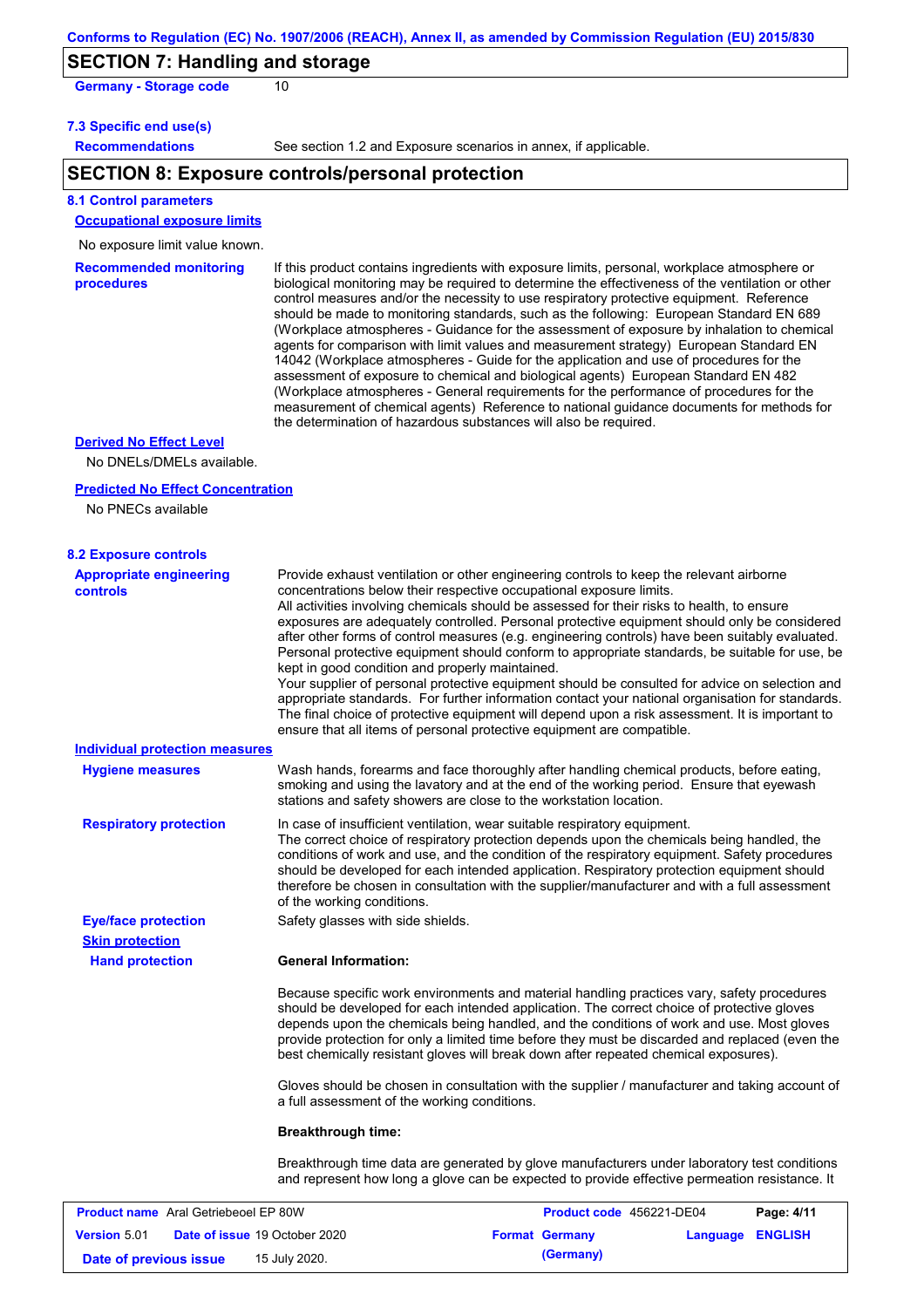# **SECTION 8: Exposure controls/personal protection**

|                                           | is important when following breakthrough time recommendations that actual workplace<br>conditions are taken into account. Always consult with your glove supplier for up-to-date<br>technical information on breakthrough times for the recommended glove type.<br>Our recommendations on the selection of gloves are as follows:                                                                                                                                                                                                                                                                                                                 |
|-------------------------------------------|---------------------------------------------------------------------------------------------------------------------------------------------------------------------------------------------------------------------------------------------------------------------------------------------------------------------------------------------------------------------------------------------------------------------------------------------------------------------------------------------------------------------------------------------------------------------------------------------------------------------------------------------------|
|                                           | Continuous contact:                                                                                                                                                                                                                                                                                                                                                                                                                                                                                                                                                                                                                               |
|                                           | Gloves with a minimum breakthrough time of 240 minutes, or >480 minutes if suitable gloves<br>can be obtained.<br>If suitable gloves are not available to offer that level of protection, gloves with shorter<br>breakthrough times may be acceptable as long as appropriate glove maintenance and<br>replacement regimes are determined and adhered to.                                                                                                                                                                                                                                                                                          |
|                                           | Short-term / splash protection:                                                                                                                                                                                                                                                                                                                                                                                                                                                                                                                                                                                                                   |
|                                           | Recommended breakthrough times as above.<br>It is recognised that for short-term, transient exposures, gloves with shorter breakthrough times<br>may commonly be used. Therefore, appropriate maintenance and replacement regimes must<br>be determined and rigorously followed.                                                                                                                                                                                                                                                                                                                                                                  |
|                                           | <b>Glove Thickness:</b>                                                                                                                                                                                                                                                                                                                                                                                                                                                                                                                                                                                                                           |
|                                           | For general applications, we recommend gloves with a thickness typically greater than 0.35 mm.                                                                                                                                                                                                                                                                                                                                                                                                                                                                                                                                                    |
|                                           | It should be emphasised that glove thickness is not necessarily a good predictor of glove<br>resistance to a specific chemical, as the permeation efficiency of the glove will be dependent<br>on the exact composition of the glove material. Therefore, glove selection should also be based<br>on consideration of the task requirements and knowledge of breakthrough times.<br>Glove thickness may also vary depending on the glove manufacturer, the glove type and the<br>glove model. Therefore, the manufacturers' technical data should always be taken into account<br>to ensure selection of the most appropriate glove for the task. |
|                                           | Note: Depending on the activity being conducted, gloves of varying thickness may be required<br>for specific tasks. For example:                                                                                                                                                                                                                                                                                                                                                                                                                                                                                                                  |
|                                           | • Thinner gloves (down to 0.1 mm or less) may be required where a high degree of manual<br>dexterity is needed. However, these gloves are only likely to give short duration protection and<br>would normally be just for single use applications, then disposed of.                                                                                                                                                                                                                                                                                                                                                                              |
|                                           | • Thicker gloves (up to 3 mm or more) may be required where there is a mechanical (as well<br>as a chemical) risk i.e. where there is abrasion or puncture potential.                                                                                                                                                                                                                                                                                                                                                                                                                                                                             |
| <b>Skin and body</b>                      | Use of protective clothing is good industrial practice.<br>Personal protective equipment for the body should be selected based on the task being<br>performed and the risks involved and should be approved by a specialist before handling this<br>product.                                                                                                                                                                                                                                                                                                                                                                                      |
|                                           | Cotton or polyester/cotton overalls will only provide protection against light superficial<br>contamination that will not soak through to the skin. Overalls should be laundered on a regular<br>basis. When the risk of skin exposure is high (e.g. when cleaning up spillages or if there is a<br>risk of splashing) then chemical resistant aprons and/or impervious chemical suits and boots<br>will be required.                                                                                                                                                                                                                             |
| <b>Refer to standards:</b>                | Respiratory protection: EN 529<br>Gloves: EN 420, EN 374<br>Eye protection: EN 166<br>Filtering half-mask: EN 149<br>Filtering half-mask with valve: EN 405<br>Half-mask: EN 140 plus filter<br>Full-face mask: EN 136 plus filter<br>Particulate filters: EN 143<br>Gas/combined filters: EN 14387                                                                                                                                                                                                                                                                                                                                               |
| <b>Environmental exposure</b><br>controls | Emissions from ventilation or work process equipment should be checked to ensure they<br>comply with the requirements of environmental protection legislation. In some cases, fume<br>scrubbers, filters or engineering modifications to the process equipment will be necessary to<br>reduce emissions to acceptable levels.                                                                                                                                                                                                                                                                                                                     |

| <b>Product name</b> Aral Getriebeoel EP 80W |  |                                      | <b>Product code</b> 456221-DE04 |                       | Page: 5/11              |  |
|---------------------------------------------|--|--------------------------------------|---------------------------------|-----------------------|-------------------------|--|
| <b>Version 5.01</b>                         |  | <b>Date of issue 19 October 2020</b> |                                 | <b>Format Germany</b> | <b>Language ENGLISH</b> |  |
| Date of previous issue                      |  | 15 July 2020.                        |                                 | (Germany)             |                         |  |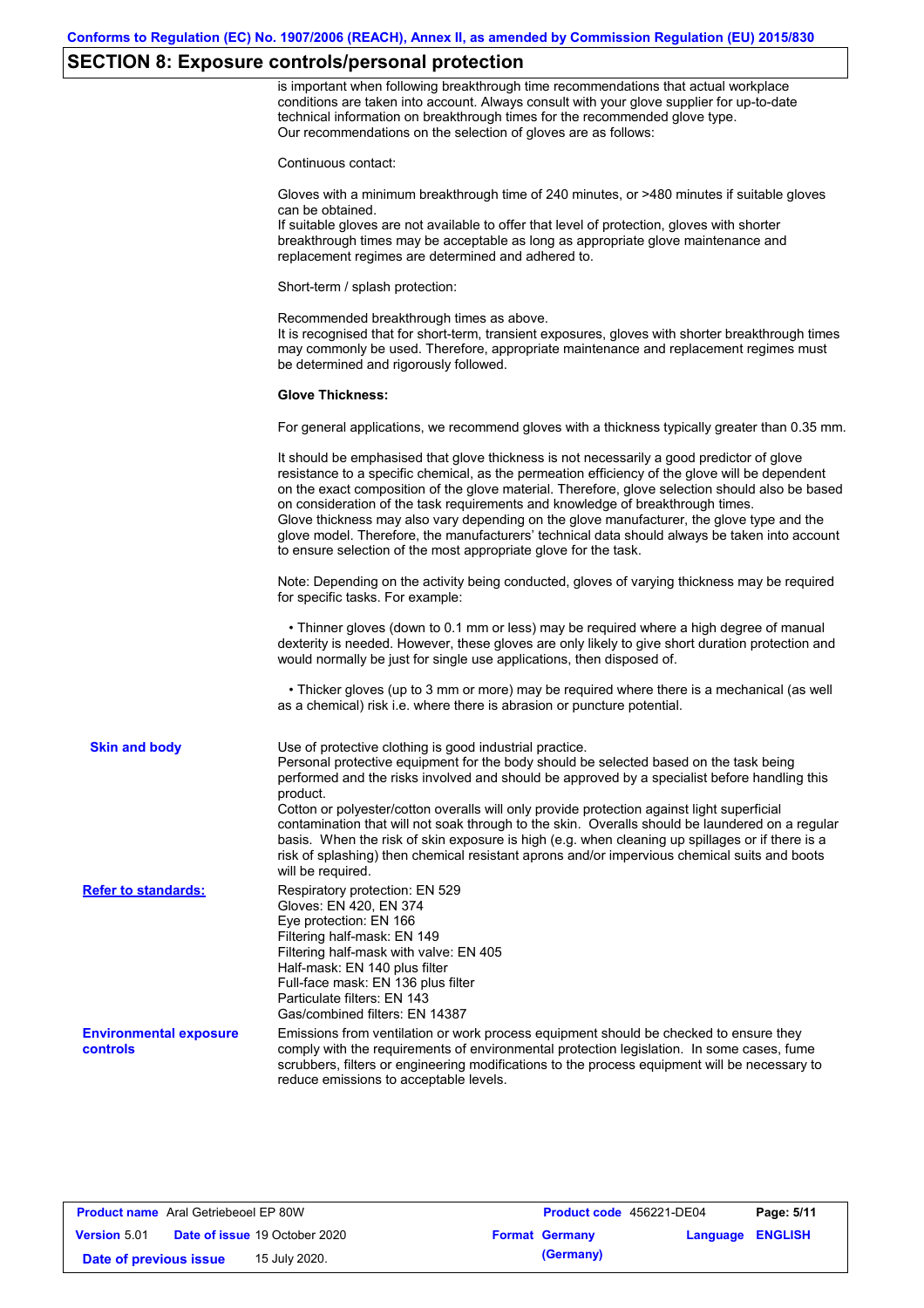## **SECTION 9: Physical and chemical properties**

**9.1 Information on basic physical and chemical properties**

| <b>Appearance</b>                                      |                                                                                                                            |
|--------------------------------------------------------|----------------------------------------------------------------------------------------------------------------------------|
| <b>Physical state</b>                                  | Liquid.                                                                                                                    |
| <b>Colour</b>                                          | Amber.                                                                                                                     |
| <b>Odour</b>                                           | Not available.                                                                                                             |
| <b>Odour threshold</b>                                 | Not available.                                                                                                             |
| pH                                                     | Not available.                                                                                                             |
| <b>Melting point/freezing point</b>                    | Not available.                                                                                                             |
| Initial boiling point and boiling<br>range             | Not available.                                                                                                             |
| <b>Pour point</b>                                      | $-33 °C$                                                                                                                   |
| <b>Flash point</b>                                     | Open cup: 238°C (460.4°F) [Cleveland.]                                                                                     |
| <b>Evaporation rate</b>                                | Not available.                                                                                                             |
| <b>Flammability (solid, gas)</b>                       | Not available.                                                                                                             |
| <b>Upper/lower flammability or</b><br>explosive limits | Not available.                                                                                                             |
| <b>Vapour pressure</b>                                 | Not available.                                                                                                             |
| <b>Vapour density</b>                                  | Not available.                                                                                                             |
| <b>Relative density</b>                                | Not available.                                                                                                             |
| <b>Density</b>                                         | 883 kg/m <sup>3</sup> (0.883 g/cm <sup>3</sup> ) at 15°C                                                                   |
| <b>Solubility(ies)</b>                                 | insoluble in water.                                                                                                        |
| <b>Partition coefficient: n-octanol/</b><br>water      | >3                                                                                                                         |
| <b>Auto-ignition temperature</b>                       | Not available.                                                                                                             |
| <b>Decomposition temperature</b>                       | Not available.                                                                                                             |
| <b>Viscosity</b>                                       | Kinematic: 85.6 mm <sup>2</sup> /s (85.6 cSt) at 40 $^{\circ}$ C<br>Kinematic: 10.2 mm <sup>2</sup> /s (10.2 cSt) at 100°C |
| <b>Explosive properties</b>                            | Not available                                                                                                              |
| <b>Oxidising properties</b>                            | Not available.                                                                                                             |
|                                                        |                                                                                                                            |

### **9.2 Other information**

No additional information.

| <b>SECTION 10: Stability and reactivity</b>       |                                                                                                                                                                         |  |  |  |
|---------------------------------------------------|-------------------------------------------------------------------------------------------------------------------------------------------------------------------------|--|--|--|
| <b>10.1 Reactivity</b>                            | No specific test data available for this product. Refer to Conditions to avoid and Incompatible<br>materials for additional information.                                |  |  |  |
| <b>10.2 Chemical stability</b>                    | The product is stable.                                                                                                                                                  |  |  |  |
| <b>10.3 Possibility of</b><br>hazardous reactions | Under normal conditions of storage and use, hazardous reactions will not occur.<br>Under normal conditions of storage and use, hazardous polymerisation will not occur. |  |  |  |
| <b>10.4 Conditions to avoid</b>                   | Avoid all possible sources of ignition (spark or flame).                                                                                                                |  |  |  |
| <b>10.5 Incompatible materials</b>                | Reactive or incompatible with the following materials: oxidising materials.                                                                                             |  |  |  |
| <b>10.6 Hazardous</b><br>decomposition products   | Under normal conditions of storage and use, hazardous decomposition products should not be<br>produced.                                                                 |  |  |  |

# **SECTION 11: Toxicological information**

| $\blacksquare$ $\blacksquare$ $\blacksquare$ $\blacksquare$ $\blacksquare$ $\blacksquare$ $\blacksquare$ $\blacksquare$ $\blacksquare$ $\blacksquare$ $\blacksquare$ $\blacksquare$ $\blacksquare$ $\blacksquare$ $\blacksquare$ $\blacksquare$ $\blacksquare$ $\blacksquare$ $\blacksquare$ $\blacksquare$ $\blacksquare$ $\blacksquare$ $\blacksquare$ $\blacksquare$ $\blacksquare$ $\blacksquare$ $\blacksquare$ $\blacksquare$ $\blacksquare$ $\blacksquare$ $\blacksquare$ $\blacks$ |                                                  | $\blacksquare$ $\blacksquare$ $\blacksquare$ $\blacksquare$ $\blacksquare$ $\blacksquare$ $\blacksquare$ $\blacksquare$ $\blacksquare$ $\blacksquare$ $\blacksquare$ $\blacksquare$ $\blacksquare$ $\blacksquare$ $\blacksquare$ $\blacksquare$ $\blacksquare$ $\blacksquare$ $\blacksquare$ $\blacksquare$ $\blacksquare$ $\blacksquare$ $\blacksquare$ $\blacksquare$ $\blacksquare$ $\blacksquare$ $\blacksquare$ $\blacksquare$ $\blacksquare$ $\blacksquare$ $\blacksquare$ $\blacks$ | - - |
|--------------------------------------------------------------------------------------------------------------------------------------------------------------------------------------------------------------------------------------------------------------------------------------------------------------------------------------------------------------------------------------------------------------------------------------------------------------------------------------------|--------------------------------------------------|--------------------------------------------------------------------------------------------------------------------------------------------------------------------------------------------------------------------------------------------------------------------------------------------------------------------------------------------------------------------------------------------------------------------------------------------------------------------------------------------|-----|
| <b>Potential acute health effects</b>                                                                                                                                                                                                                                                                                                                                                                                                                                                      |                                                  |                                                                                                                                                                                                                                                                                                                                                                                                                                                                                            |     |
| <b>Information on likely</b><br>routes of exposure                                                                                                                                                                                                                                                                                                                                                                                                                                         | Routes of entry anticipated: Dermal, Inhalation. |                                                                                                                                                                                                                                                                                                                                                                                                                                                                                            |     |
| Not available.                                                                                                                                                                                                                                                                                                                                                                                                                                                                             |                                                  |                                                                                                                                                                                                                                                                                                                                                                                                                                                                                            |     |
| <b>Acute toxicity estimates</b>                                                                                                                                                                                                                                                                                                                                                                                                                                                            |                                                  |                                                                                                                                                                                                                                                                                                                                                                                                                                                                                            |     |
| 11.1 Information on toxicological effects                                                                                                                                                                                                                                                                                                                                                                                                                                                  |                                                  |                                                                                                                                                                                                                                                                                                                                                                                                                                                                                            |     |

| <b>Product name</b> Aral Getriebeoel EP 80W |  |                                      | <b>Product code</b> 456221-DE04 |                       | Page: 6/11       |  |
|---------------------------------------------|--|--------------------------------------|---------------------------------|-----------------------|------------------|--|
| <b>Version 5.01</b>                         |  | <b>Date of issue 19 October 2020</b> |                                 | <b>Format Germany</b> | Language ENGLISH |  |
| Date of previous issue                      |  | 15 July 2020.                        |                                 | (Germany)             |                  |  |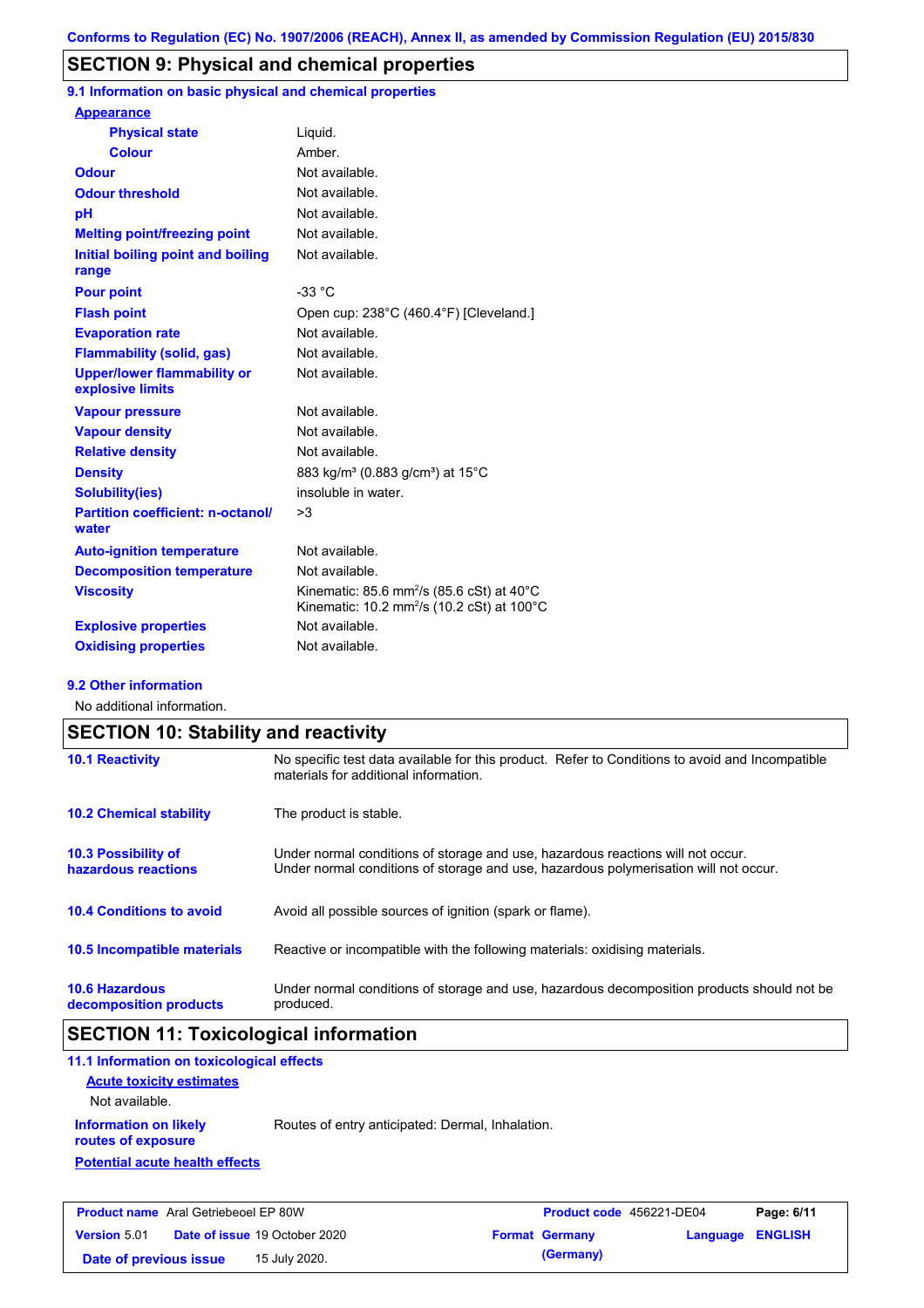## **SECTION 11: Toxicological information**

| <b>Inhalation</b>                       | Vapour inhalation under ambient conditions is not normally a problem due to low vapour<br>pressure.               |
|-----------------------------------------|-------------------------------------------------------------------------------------------------------------------|
| <b>Ingestion</b>                        | No known significant effects or critical hazards.                                                                 |
| <b>Skin contact</b>                     | No known significant effects or critical hazards.                                                                 |
| Eye contact                             | No known significant effects or critical hazards.                                                                 |
|                                         | <u>Symptoms related to the physical, chemical and toxicological characteristics</u>                               |
| <b>Inhalation</b>                       | No specific data.                                                                                                 |
| <b>Ingestion</b>                        | No specific data.                                                                                                 |
| <b>Skin contact</b>                     | No specific data.                                                                                                 |
| <b>Eye contact</b>                      | No specific data.                                                                                                 |
|                                         | Delayed and immediate effects as well as chronic effects from short and long-term exposure                        |
| <b>Inhalation</b>                       | Overexposure to the inhalation of airborne droplets or aerosols may cause irritation of the<br>respiratory tract. |
| <b>Ingestion</b>                        | Ingestion of large quantities may cause nausea and diarrhoea.                                                     |
| <b>Skin contact</b>                     | Prolonged or repeated contact can defat the skin and lead to irritation and/or dermatitis.                        |
| <b>Eye contact</b>                      | Potential risk of transient stinging or redness if accidental eye contact occurs.                                 |
| <b>Potential chronic health effects</b> |                                                                                                                   |
| <b>General</b>                          | No known significant effects or critical hazards.                                                                 |
| <b>Carcinogenicity</b>                  | No known significant effects or critical hazards.                                                                 |
| <b>Mutagenicity</b>                     | No known significant effects or critical hazards.                                                                 |
| <b>Developmental effects</b>            | No known significant effects or critical hazards.                                                                 |
| <b>Fertility effects</b>                | No known significant effects or critical hazards.                                                                 |

## **SECTION 12: Ecological information**

```
12.1 Toxicity
```
**Environmental hazards** Not classified as dangerous

### **12.2 Persistence and degradability**

Expected to be biodegradable.

### **12.3 Bioaccumulative potential**

This product is not expected to bioaccumulate through food chains in the environment.

| <b>12.4 Mobility in soil</b>                                  |                                                                      |
|---------------------------------------------------------------|----------------------------------------------------------------------|
| <b>Soil/water partition</b><br>coefficient (K <sub>oc</sub> ) | Not available.                                                       |
| <b>Mobility</b>                                               | Spillages may penetrate the soil causing ground water contamination. |

### **12.5 Results of PBT and vPvB assessment**

Product does not meet the criteria for PBT or vPvB according to Regulation (EC) No. 1907/2006, Annex XIII.

### **12.6 Other adverse effects**

| <b>Other ecological information</b> | Spills may form a film on water surfaces causing physical damage to organisms. Oxygen |
|-------------------------------------|---------------------------------------------------------------------------------------|
|                                     | transfer could also be impaired.                                                      |

## **SECTION 13: Disposal considerations**

| <b>Waste code</b>                   | <b>Waste designation</b>                                                                                                                                             |
|-------------------------------------|----------------------------------------------------------------------------------------------------------------------------------------------------------------------|
| European waste catalogue (EWC)      |                                                                                                                                                                      |
| <b>Hazardous waste</b>              | Within the present knowledge of the supplier, this product is not regarded as hazardous waste,<br>as defined by EU Directive 2008/98/EC.                             |
| <b>Methods of disposal</b>          | Where possible, arrange for product to be recycled. Dispose of via an authorised person/<br>licensed waste disposal contractor in accordance with local regulations. |
| <b>Product</b>                      |                                                                                                                                                                      |
| <b>13.1 Waste treatment methods</b> |                                                                                                                                                                      |

| <b>Waste code</b>                                                                                                                                                                                                              | <b>Waste designation</b>                                        |  |  |
|--------------------------------------------------------------------------------------------------------------------------------------------------------------------------------------------------------------------------------|-----------------------------------------------------------------|--|--|
| 13 02 05*                                                                                                                                                                                                                      | mineral-based non-chlorinated engine, gear and lubricating oils |  |  |
| The contract and the finite dependent considerst and contract and contracted and contracted and contract and all constitutions of the constitution of the constitution of the constitution of the constitution of the constitu |                                                                 |  |  |

However, deviation from the intended use and/or the presence of any potential contaminants may require an alternative waste disposal code to be assigned by the end user.

| <b>Product name</b> Aral Getriebeoel EP 80W |  |                                      | <b>Product code</b> 456221-DE04 |                       | Page: 7/11       |  |
|---------------------------------------------|--|--------------------------------------|---------------------------------|-----------------------|------------------|--|
| <b>Version 5.01</b>                         |  | <b>Date of issue 19 October 2020</b> |                                 | <b>Format Germany</b> | Language ENGLISH |  |
| Date of previous issue                      |  | 15 July 2020.                        |                                 | (Germany)             |                  |  |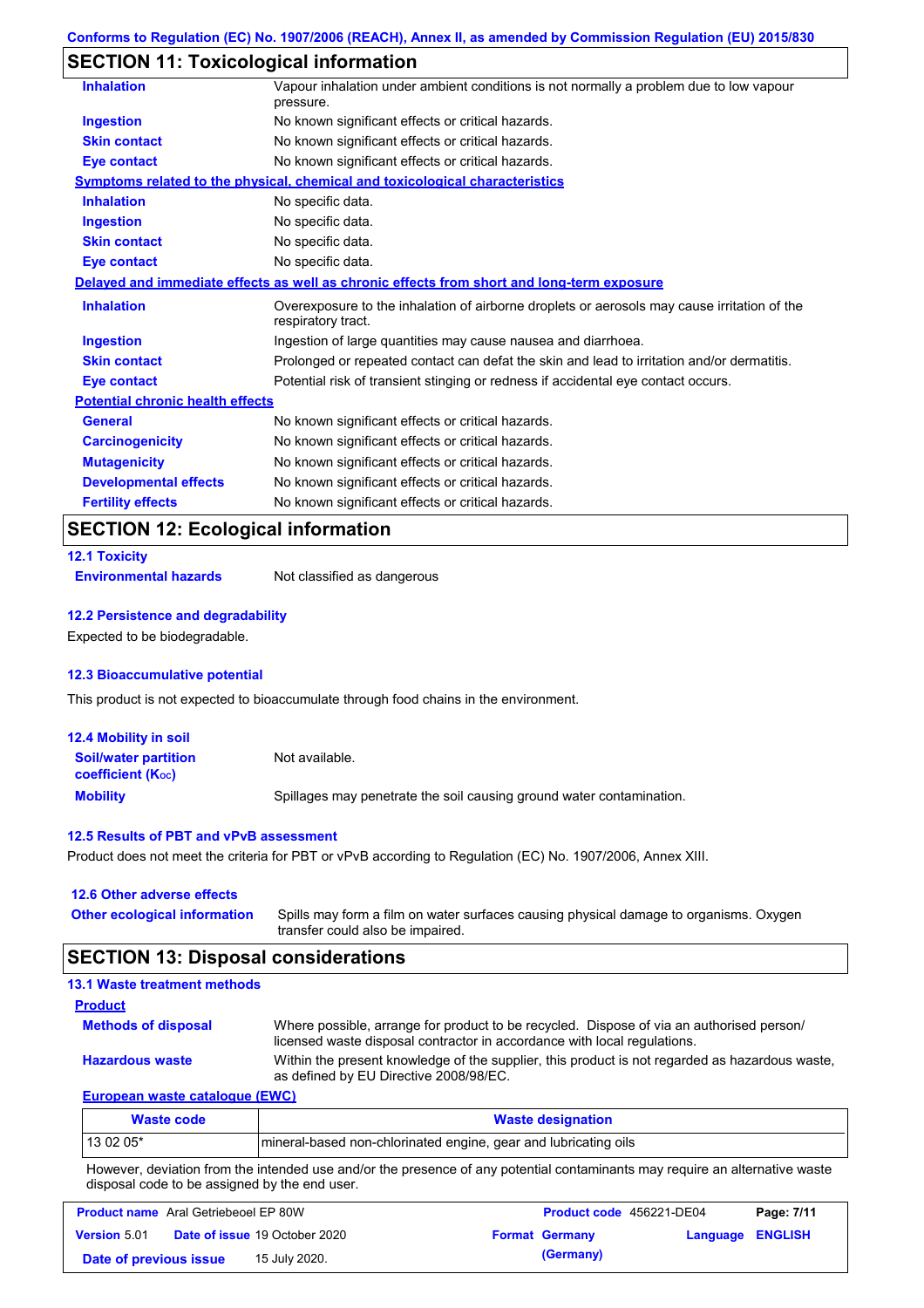### **SECTION 13: Disposal considerations**

**Packaging Methods of disposal Special precautions** Where possible, arrange for product to be recycled. Dispose of via an authorised person/ licensed waste disposal contractor in accordance with local regulations. This material and its container must be disposed of in a safe way. Empty containers or liners may retain some product residues. Avoid dispersal of spilt material and runoff and contact with soil, waterways, drains and sewers. **References** Commission 2014/955/EU Directive 2008/98/EC **SECTION 14: Transport information**

|                                           | <b>ADR/RID</b> | <b>ADN</b>     | <b>IMDG</b>    | <b>IATA</b>    |
|-------------------------------------------|----------------|----------------|----------------|----------------|
| 14.1 UN number                            | Not regulated. | Not regulated. | Not regulated. | Not regulated. |
| 14.2 UN proper<br>shipping name           |                |                | ۰              |                |
| <b>14.3 Transport</b><br>hazard class(es) |                |                | -              |                |
| <b>14.4 Packing</b><br>group              |                |                | ۰              |                |
| 14.5<br><b>Environmental</b><br>hazards   | No.            | No.            | No.            | No.            |
| <b>Additional</b><br><b>information</b>   |                |                |                |                |

**14.6 Special precautions for user** Not available.

**14.7 Transport in bulk according to Annex II of Marpol and the IBC Code** Not available.

### **SECTION 15: Regulatory information**

**15.1 Safety, health and environmental regulations/legislation specific for the substance or mixture**

**EU Regulation (EC) No. 1907/2006 (REACH)**

**Annex XIV - List of substances subject to authorisation**

**Annex XIV**

None of the components are listed.

**Substances of very high concern**

None of the components are listed.

## **Other regulations**

**REACH Status** The company, as identified in Section 1, sells this product in the EU in compliance with the current requirements of REACH. All components are listed or exempted. All components are listed or exempted. All components are listed or exempted. All components are listed or exempted. All components are active or exempted. All components are listed or exempted. **United States inventory (TSCA 8b) Australia inventory (AICS) Canada inventory China inventory (IECSC) Japan inventory (ENCS) Korea inventory (KECI)**

All components are listed or exempted. **Philippines inventory (PICCS) Taiwan Chemical Substances Inventory (TCSI)** All components are listed or exempted.

**Ozone depleting substances (1005/2009/EU)**

| <b>Product name</b> Aral Getriebeoel EP 80W |                                      | Product code 456221-DE04 |                         | Page: 8/11 |
|---------------------------------------------|--------------------------------------|--------------------------|-------------------------|------------|
| <b>Version 5.01</b>                         | <b>Date of issue 19 October 2020</b> | <b>Format Germany</b>    | <b>Language ENGLISH</b> |            |
| Date of previous issue                      | 15 July 2020.                        | (Germany)                |                         |            |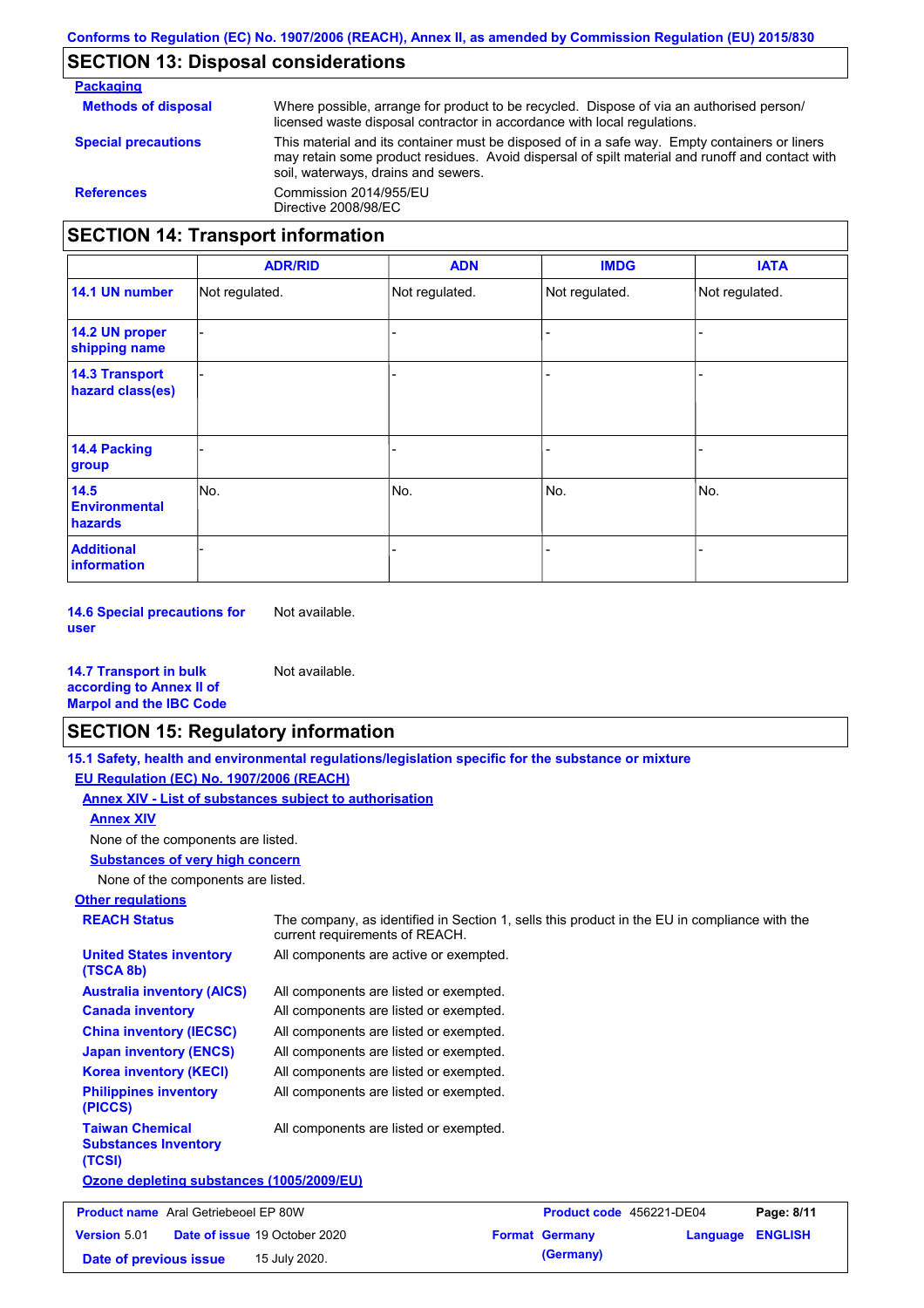# **SECTION 15: Regulatory information**

Not listed.

**Prior Informed Consent (PIC) (649/2012/EU)** Not listed.

### **EU - Water framework directive - Priority substances**

None of the components are listed.

### **Seveso Directive**

This product is not controlled under the Seveso Directive.

### **National regulations**

**Hazardous incident ordinance**

| <b>Hazard class for water</b>                                      | (classified according AwSV)                                                                                                                                                                                                                             |
|--------------------------------------------------------------------|---------------------------------------------------------------------------------------------------------------------------------------------------------------------------------------------------------------------------------------------------------|
| <b>Prohibited Chemicals</b><br><b>Regulation</b><br>(ChemVerbotsV) | When placed on the market in Germany, this product is not subject to the Prohibited Chemicals<br>Regulation (ChemVerbotsV).                                                                                                                             |
| <b>Occupational restrictions</b>                                   | Observe employment restrictions in the following:<br>Gesetz zum Schutz der arbeitenden Jugend (Jugendarbeitsschutzgesetz - JArbSchG)<br>Gesetz zum Schutz von Müttern bei der Arbeit, in der Ausbildung und im Studium<br>(Mutterschutzgesetz – MuSchG) |

| <b>15.2 Chemical safety</b> | A Chemical Safety Assessment has been carried out for one or more of the substances within  |
|-----------------------------|---------------------------------------------------------------------------------------------|
| assessment                  | this mixture. A Chemical Safety Assessment has not been carried out for the mixture itself. |

## **SECTION 16: Other information**

| <b>Abbreviations and acronyms</b> | ADN = European Provisions concerning the International Carriage of Dangerous Goods by<br>Inland Waterway                                                 |
|-----------------------------------|----------------------------------------------------------------------------------------------------------------------------------------------------------|
|                                   | ADR = The European Agreement concerning the International Carriage of Dangerous Goods by                                                                 |
|                                   | Road                                                                                                                                                     |
|                                   | ATE = Acute Toxicity Estimate                                                                                                                            |
|                                   | BCF = Bioconcentration Factor                                                                                                                            |
|                                   | CAS = Chemical Abstracts Service                                                                                                                         |
|                                   | CLP = Classification, Labelling and Packaging Regulation [Regulation (EC) No. 1272/2008]                                                                 |
|                                   | CSA = Chemical Safety Assessment                                                                                                                         |
|                                   | CSR = Chemical Safety Report                                                                                                                             |
|                                   | <b>DMEL = Derived Minimal Effect Level</b>                                                                                                               |
|                                   | DNEL = Derived No Effect Level                                                                                                                           |
|                                   | EINECS = European Inventory of Existing Commercial chemical Substances                                                                                   |
|                                   | ES = Exposure Scenario                                                                                                                                   |
|                                   | EUH statement = CLP-specific Hazard statement                                                                                                            |
|                                   | EWC = European Waste Catalogue                                                                                                                           |
|                                   | GHS = Globally Harmonized System of Classification and Labelling of Chemicals                                                                            |
|                                   | IATA = International Air Transport Association                                                                                                           |
|                                   | IBC = Intermediate Bulk Container                                                                                                                        |
|                                   | <b>IMDG = International Maritime Dangerous Goods</b>                                                                                                     |
|                                   | LogPow = logarithm of the octanol/water partition coefficient                                                                                            |
|                                   | MARPOL = International Convention for the Prevention of Pollution From Ships, 1973 as<br>modified by the Protocol of 1978. ("Marpol" = marine pollution) |
|                                   | OECD = Organisation for Economic Co-operation and Development                                                                                            |
|                                   | PBT = Persistent, Bioaccumulative and Toxic                                                                                                              |
|                                   | <b>PNEC = Predicted No Effect Concentration</b>                                                                                                          |
|                                   | REACH = Registration, Evaluation, Authorisation and Restriction of Chemicals Regulation                                                                  |
|                                   | [Regulation (EC) No. 1907/2006]                                                                                                                          |
|                                   | RID = The Regulations concerning the International Carriage of Dangerous Goods by Rail                                                                   |
|                                   | <b>RRN = REACH Registration Number</b>                                                                                                                   |
|                                   | SADT = Self-Accelerating Decomposition Temperature                                                                                                       |
|                                   | SVHC = Substances of Very High Concern                                                                                                                   |
|                                   | STOT-RE = Specific Target Organ Toxicity - Repeated Exposure                                                                                             |
|                                   | STOT-SE = Specific Target Organ Toxicity - Single Exposure                                                                                               |
|                                   | TWA = Time weighted average                                                                                                                              |
|                                   | $UN = United Nations$                                                                                                                                    |
|                                   | UVCB = Complex hydrocarbon substance                                                                                                                     |
|                                   | VOC = Volatile Organic Compound                                                                                                                          |
|                                   | vPvB = Very Persistent and Very Bioaccumulative                                                                                                          |
|                                   | Varies = may contain one or more of the following 64741-88-4 / RRN 01-2119488706-23,                                                                     |
|                                   | 64741-89-5 / RRN 01-2119487067-30, 64741-95-3 / RRN 01-2119487081-40, 64741-96-4/ RRN                                                                    |
|                                   | 01-2119483621-38, 64742-01-4 / RRN 01-2119488707-21, 64742-44-5 / RRN                                                                                    |

| <b>Product name</b> Aral Getriebeoel EP 80W |  |                                      | <b>Product code</b> 456221-DE04 |                  | Page: 9/11 |
|---------------------------------------------|--|--------------------------------------|---------------------------------|------------------|------------|
| <b>Version 5.01</b>                         |  | <b>Date of issue 19 October 2020</b> | <b>Format Germany</b>           | Language ENGLISH |            |
| Date of previous issue                      |  | 15 July 2020.                        | (Germany)                       |                  |            |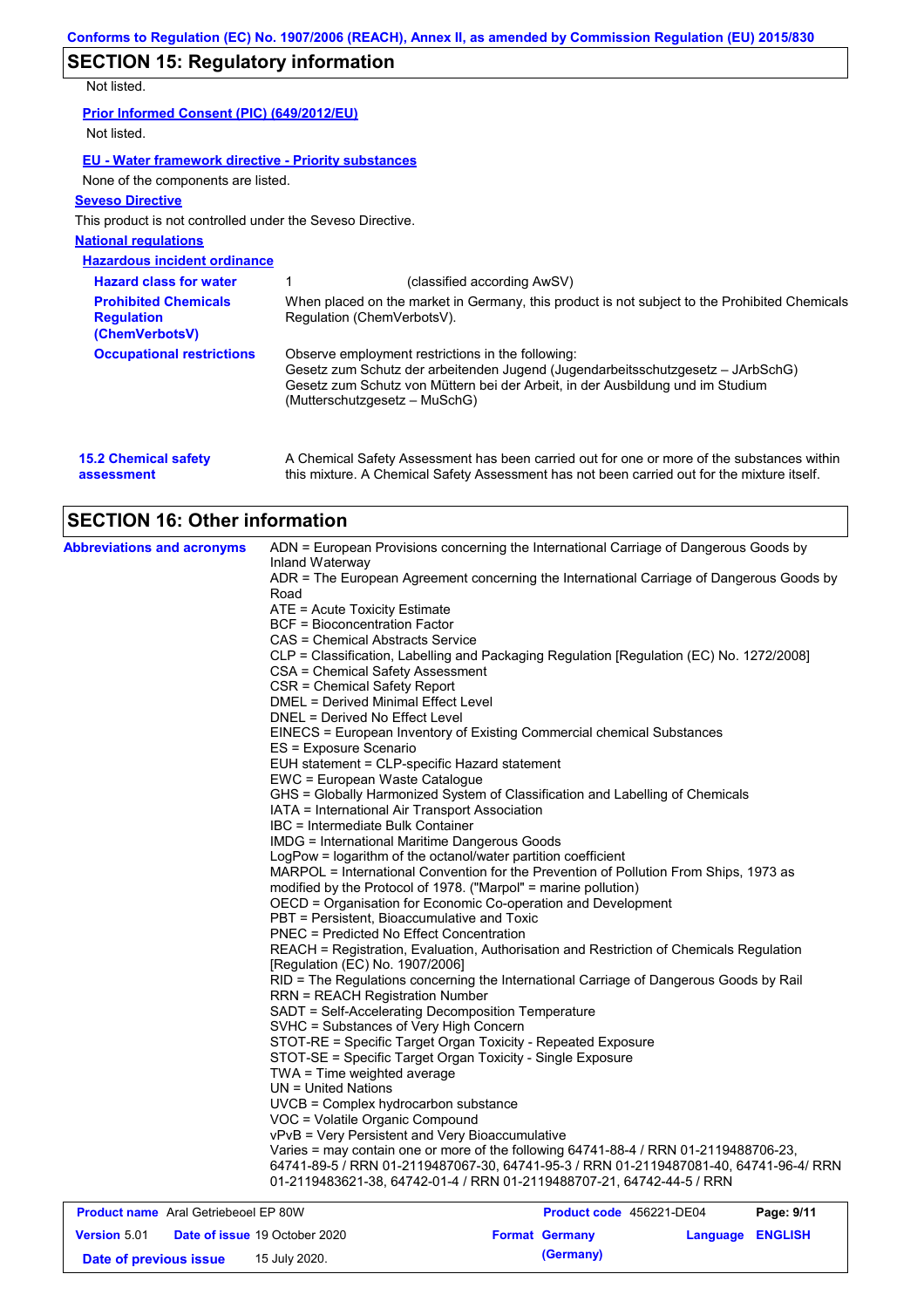## **SECTION 16: Other information**

01-2119985177-24, 64742-45-6, 64742-52-5 / RRN 01-2119467170-45, 64742-53-6 / RRN 01-2119480375-34, 64742-54-7 / RRN 01-2119484627-25, 64742-55-8 / RRN 01-2119487077-29, 64742-56-9 / RRN 01-2119480132-48, 64742-57-0 / RRN 01-2119489287-22, 64742-58-1, 64742-62-7 / RRN 01-2119480472-38, 64742-63-8, 64742-65-0 / RRN 01-2119471299-27, 64742-70-7 / RRN 01-2119487080-42, 72623-85-9 / RRN 01-2119555262-43, 72623-86-0 / RRN 01-2119474878-16, 72623-87-1 / RRN 01-2119474889-13

**Procedure used to derive the classification according to Regulation (EC) No. 1272/2008 [CLP/GHS]**

| <b>Classification</b>                            |                            | <b>Justification</b> |  |  |
|--------------------------------------------------|----------------------------|----------------------|--|--|
| Not classified.                                  |                            |                      |  |  |
| <b>Full text of abbreviated H</b><br>statements  | Not applicable.            |                      |  |  |
| <b>Full text of classifications</b><br>[CLP/GHS] | Not applicable.            |                      |  |  |
| <b>History</b>                                   |                            |                      |  |  |
| Date of issue/ Date of<br>revision               | 19/10/2020.                |                      |  |  |
| Date of previous issue                           | 15/07/2020.                |                      |  |  |
| <b>Prepared by</b>                               | <b>Product Stewardship</b> |                      |  |  |

*V* **Indicates information that has changed from previously issued version.** 

#### **Notice to reader**

All reasonably practicable steps have been taken to ensure this data sheet and the health, safety and environmental information contained in it is accurate as of the date specified below. No warranty or representation, express or implied is made as to the accuracy or completeness of the data and information in this data sheet.

The data and advice given apply when the product is sold for the stated application or applications. You should not use the product other than for the stated application or applications without seeking advice from BP Group.

It is the user's obligation to evaluate and use this product safely and to comply with all applicable laws and regulations. The BP Group shall not be responsible for any damage or injury resulting from use, other than the stated product use of the material, from any failure to adhere to recommendations, or from any hazards inherent in the nature of the material. Purchasers of the product for supply to a third party for use at work, have a duty to take all necessary steps to ensure that any person handling or using the product is provided with the information in this sheet. Employers have a duty to tell employees and others who may be affected of any hazards described in this sheet and of any precautions that should be taken. You can contact the BP Group to ensure that this document is the most current available. Alteration of this document is strictly prohibited.

| <b>Product name</b> Aral Getriebeoel EP 80W |                                      | Product code 456221-DE04 |                  | Page: 10/11 |
|---------------------------------------------|--------------------------------------|--------------------------|------------------|-------------|
| <b>Version 5.01</b>                         | <b>Date of issue 19 October 2020</b> | <b>Format Germany</b>    | Language ENGLISH |             |
| Date of previous issue                      | 15 July 2020.                        | (Germany)                |                  |             |